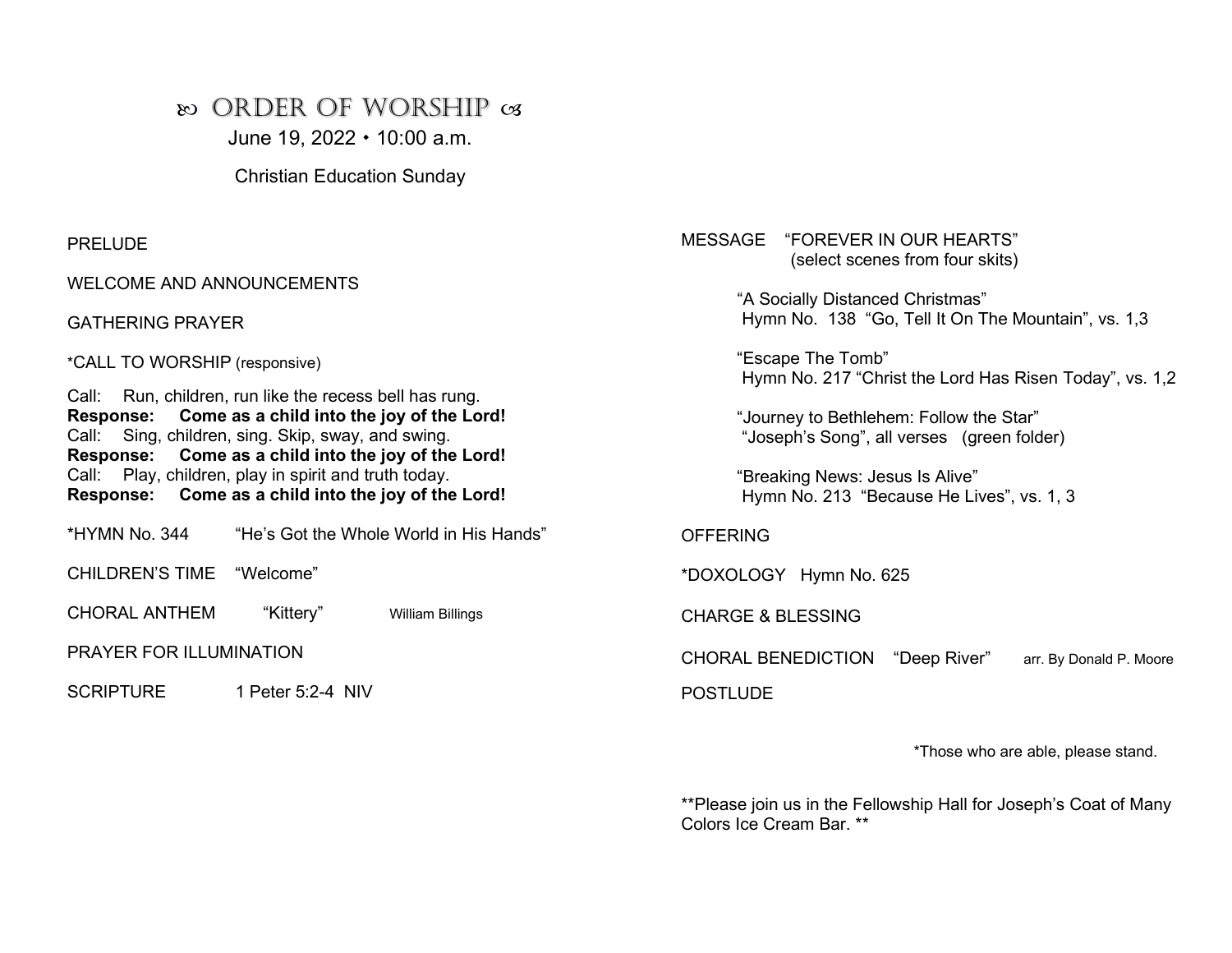### Welcome to our church today!

If you are a visitor, thank you for coming to worship with us. We invite you to fill out a Welcome Card, which you will find in the hymnal book holder in the pew. You may then put the card in the offering plate that will be passed to you during the offering. Please join us in friendship and a chance to say hello after the service. Let us know if we can assist you.

### Covid Policy

We are updating our Covid restrictions to conform with state and county regulations. The use of a mask for services is a personal choice. Adjustments will be made as conditions demand.

## WEB (Weekend Back Pack)

The WEB program delivers approximately 50 bags of food to students in the Dryden School District who are food insufficient. Please donate *fruit cups (4 oz.)* for the month of June. There is a basket in the administrative wing that is labeled WEB for your donations.

## Thank-You

A HUGE thank-you to everyone who helped make the rummage sale and the Dairy Day brownie booth a success! We made \$1004 on the rummage sale and \$228.50 on the brownie booth.

All donations of time and goods were greatly appreciated.

## Pastor Nancy Didway

pastor.nancy@drydenpres.com

## For Prayer

Dave Gross, Bob Sincerbeaux, Christi LaPlant, William Merrill, Christopher DuPree, Margaret Weems, sister of Mary Hicks.

## Flowers

Providing flowers for the sanctuary during the worship service is another way to celebrate happy times or to honor/remember a loved one. If your flowers mark a special occasion that you wish to share with your church family, be sure to note that down on the flower calendar. Artificial flowers are a nice choice that can be used for more than one Sunday.

## Dryden Garden Club

The Dryden Garden Club is sponsoring the Dryden Open Gate Garden and Art Tour on Saturday, June 25, 9 a.m.-2.p.m. Tour 4 beautiful gardens in the area for just \$5 and view artwork which will be for sale. Pre-sale tickets will be available at Dryden Agway, Arnolds, Dedrick's and Daisy Hollow Farm. On the day of the tour, tickets will be sold at the municipal parking lot on George Street, Dryden, and at each garden.

## Ushers

Please think about being an usher. June offers many opportunities to serve. Being an usher is an important ministry of the church. An usher may be the first person a newcomer meets and can do a great deal to make that newcomer feel welcome. Please sign up to help!

## June 19

Ushering: Gale Conway Flowers: Gale Conway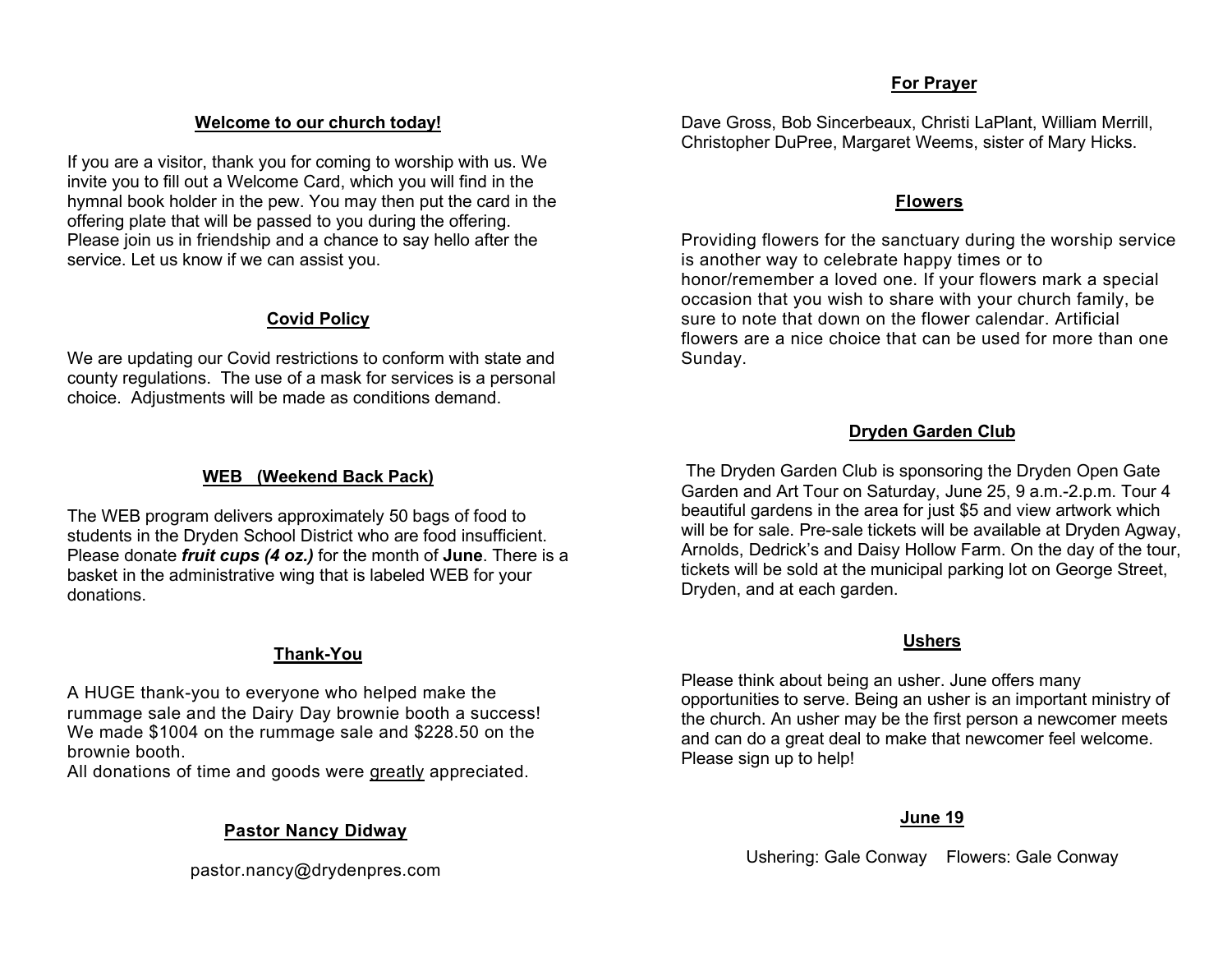## He's Got the Whole World in His Hands

#### Verse 1:

He's got the whole world in His Hands, He's got the whole world in His Hands, He's got the whole world in His Hands, He's got the whole world in His Hands.

#### Verse 2:

He's got the wind and the rain in His hands, He's got the wind and the rain in His hands, He's got the wind and the rain in His hands, He's got the whole world in His Hands.

#### Verse 3:

He's got the tiny little baby in His hands, He's got the tiny little baby in His hands, He's got the tiny little baby in His hands, He's got the whole world in His Hands.

#### Verse 4:

He's got you and me, brother, in His hands, He's got you and me, sister, in His hands, He's got you and me, brother, in His hands, He's got the whole world in His Hands.

Text and Music: Whole World, Traditional Spiritual

## Go, Tell It on the Mountain

#### Refrain:

Go tell it on the mountain, Over the hills and ev'rywhere; Go tell it on the mountain That Jesus Christ is born.

#### Verse 1:

While shepherds kept their watching O'er silent flocks by night, Behold, throughout the heavens There shone a holy light.

#### Refrain

#### Verse 3:

Down in a lowly manger The humble Christ was born And God sent us salvation That blessed Christmas morn.

#### Refrain

Text: Traditional Spiritual, stanzas written by John W. Work II Music: Go Tell It, Traditional Spiritual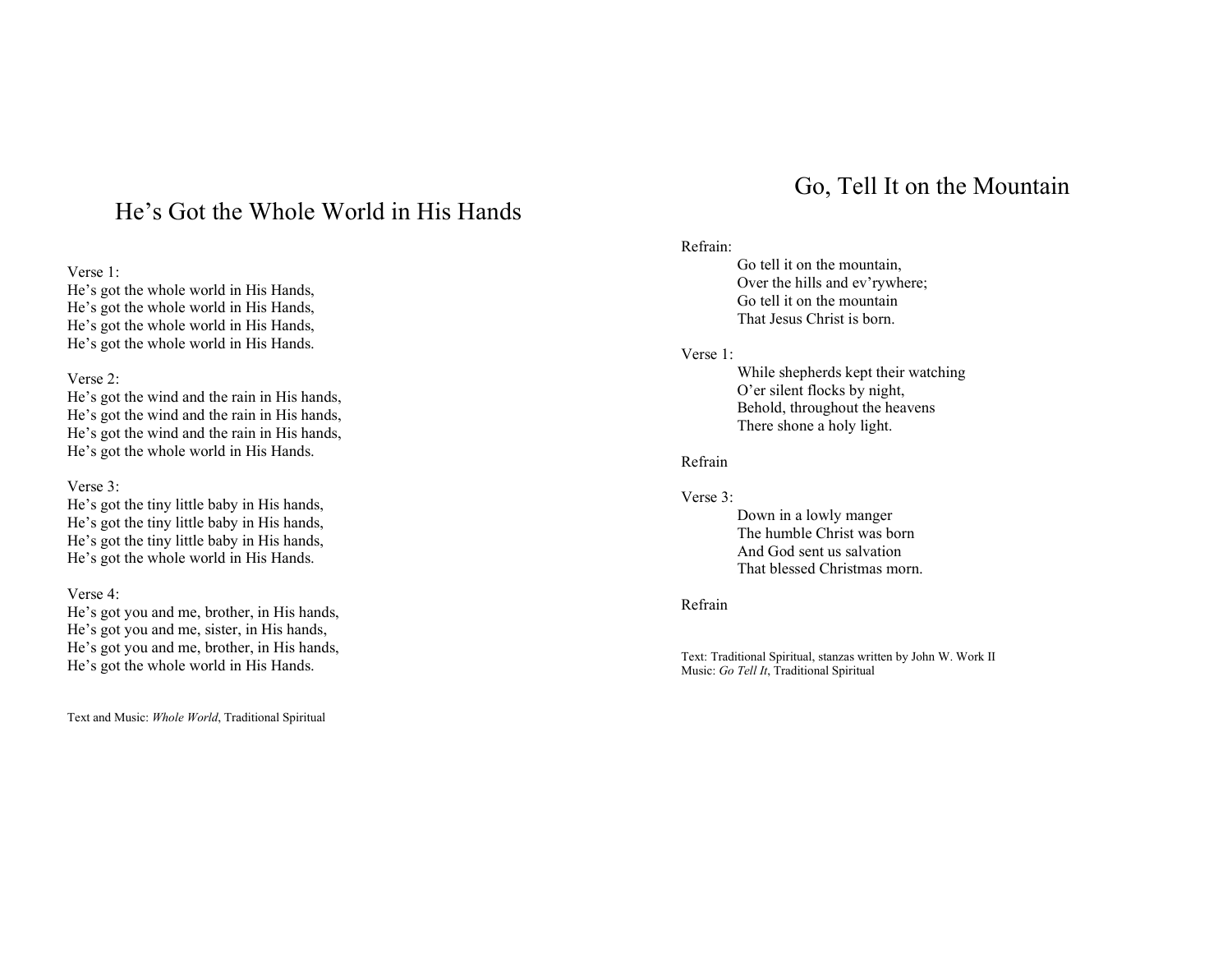## Christ the Lord Is Risen Today

#### Verse 1:

Christ the Lord is ris'n today, Alleluia! Sons of men and angels say: Alleluia! Raise your joys and triumphs high, Alleluia! Sing, ye heav'ns, and earth reply: Alleluia!

#### Verse 2:

Lives again our glorious King, Alleluia! Where, O death, is now thy sting? Alleluia! Dying once He all doth save, Alleluia! Where thy victory, O grave? Alleluia!

Text: Charles Wesley Music: Easter Hymn, from Lyra Davidica, London, 1708

## Joseph's Song

#### Verse 1:

How could it be? This baby in my arms, Sleeping now, so peacefully The Son of God the angel said. How could it be?

#### Verse 2:

Lord, I know He's not my own. Not of my flesh, not of my bones. Still, Father, let this baby be The Son of my love.

#### Bridge:

Father, show me where I fit into this plan of Yours. How can a man be father to the Son of God? Lord, for all my life I've been a simple carpenter. How can I raise a King, how can I raise a King?

#### Verse 3:

He looks so small, His face and hands so fair. And when He cries, the sun just seems to disappear. But when He laughs, it shines again. How could it be?

#### Bridge

#### Verse 1

Words and Music by Michael Card CCLI Song #70871 ©1982 Mole End Music For use solely with the SongSelect. Terms of Use. All rights reserved. www.ccli.com CCLI License #2667483